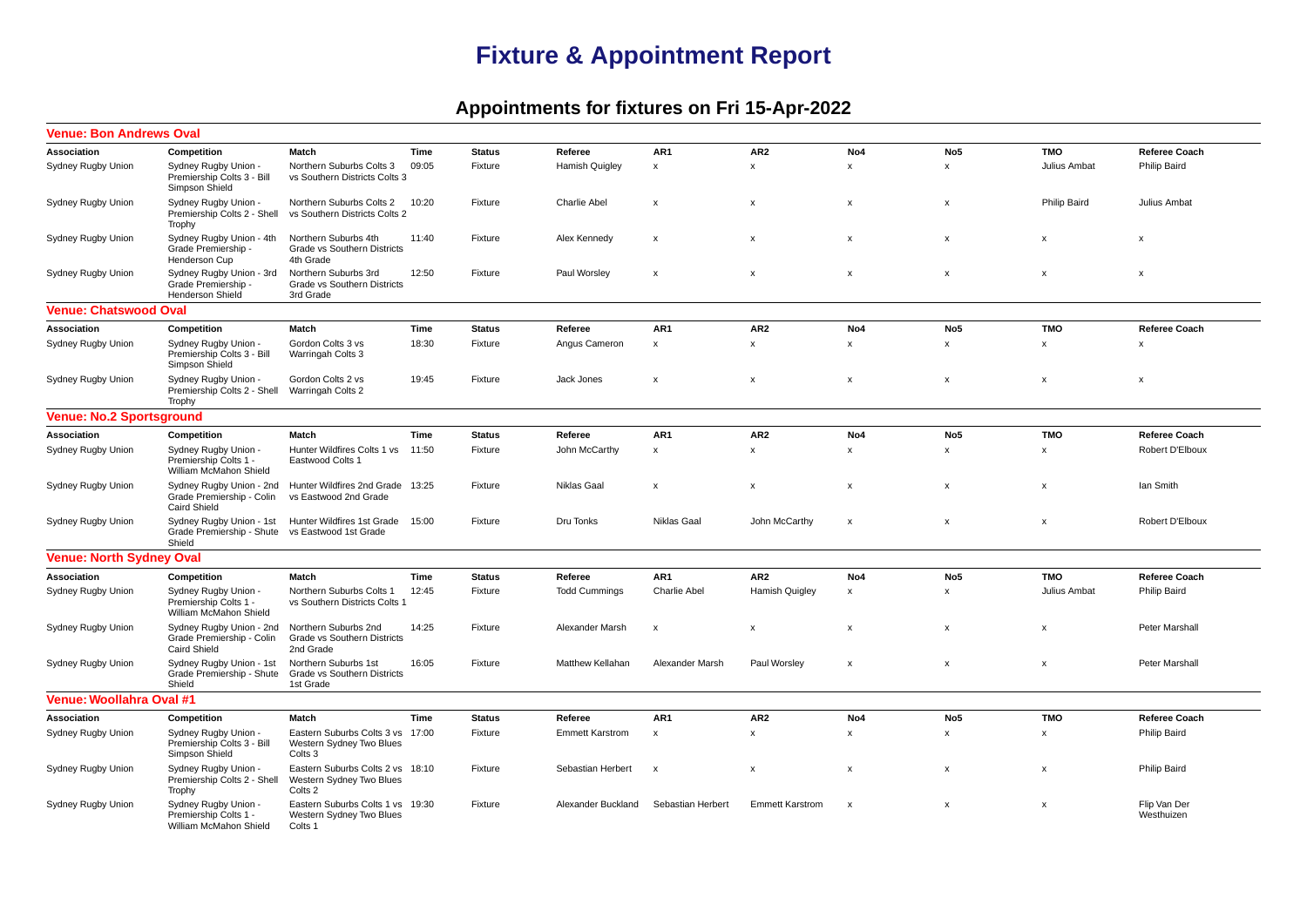## **Appointments for fixtures on Sat 16-Apr-2022**

| <b>Venue: Chatswood Oval</b>     |                                                                              |                                                                   |       |               |                     |                           |                           |                           |                    |                           |                           |
|----------------------------------|------------------------------------------------------------------------------|-------------------------------------------------------------------|-------|---------------|---------------------|---------------------------|---------------------------|---------------------------|--------------------|---------------------------|---------------------------|
| Association                      | Competition                                                                  | Match                                                             | Time  | <b>Status</b> | Referee             | AR1                       | AR <sub>2</sub>           | No4                       | No <sub>5</sub>    | <b>TMO</b>                | Referee Coach             |
| Sydney Rugby Union               | Sydney Rugby Union - 4th<br>Grade Premiership -<br>Henderson Cup             | Gordon 4th Grade vs<br>Warringah 4th Grade                        | 09:10 | Fixture       | Peter Redwin        | $\pmb{\chi}$              | $\mathbf{x}$              | $\mathsf{x}$              | $\mathsf{x}$       | $\boldsymbol{\mathsf{x}}$ | Mike Hobson               |
| Sydney Rugby Union               | Sydney Rugby Union - 3rd<br>Grade Premiership<br>Henderson Shield            | Gordon 3rd Grade vs<br>Warringah 3rd Grade                        | 10:25 | Fixture       | <b>Bill Mackay</b>  | $\boldsymbol{\mathsf{x}}$ | $\boldsymbol{\mathsf{x}}$ | $\boldsymbol{\mathsf{x}}$ | x                  | $\boldsymbol{\mathsf{x}}$ | Mike Hobson               |
| Sydney Rugby Union               | Sydney Rugby Union -<br>Premiership Colts 1 -<br>William McMahon Shield      | Gordon Colts 1 vs<br>Warringah Colts 1                            | 11:50 | Fixture       | <b>Tom Chadwick</b> | <b>Bill Mackav</b>        | Peter Redwin              | $\boldsymbol{\mathsf{x}}$ | x                  | $\boldsymbol{\mathsf{x}}$ | <b>Richard Goswell</b>    |
| Sydney Rugby Union               | Sydney Rugby Union - 2nd<br>Grade Premiership - Colin<br><b>Caird Shield</b> | Gordon 2nd Grade vs<br>Warringah 2nd Grade                        | 13:25 | Fixture       | Rory Amon           | $\pmb{\times}$            | $\boldsymbol{\mathsf{x}}$ | $\pmb{\mathsf{x}}$        | $\mathsf{x}$       | $\boldsymbol{\mathsf{x}}$ | Daniel Cheever            |
| Sydney Rugby Union               | Sydney Rugby Union - 1st<br>Grade Premiership - Shute<br>Shield              | Gordon 1st Grade vs<br>Warringah 1st Grade                        | 15:00 | Fixture       | Dylan Sigg          | Rory Amon                 | Tom Chadwick              | x                         | x                  | X                         | Daniel Cheever            |
| <b>Venue: Coogee Oval</b>        |                                                                              |                                                                   |       |               |                     |                           |                           |                           |                    |                           |                           |
| Association                      | Competition                                                                  | Match                                                             | Time  | <b>Status</b> | Referee             | AR1                       | AR <sub>2</sub>           | No4                       | No <sub>5</sub>    | <b>TMO</b>                | Referee Coach             |
| Sydney Rugby Union               | Sydney Rugby Union - 1st<br>Grade Premiership - Shute<br>Shield              | Randwick 1st Grade vs<br>Manly 1st Grade                          | 15:00 | Fixture       | Brodie Ingram       | James Hagan               | Alex Kennedy              | $\pmb{\mathsf{x}}$        | x                  | X                         | Michael Edye              |
| <b>Venue: Drummoyne Oval</b>     |                                                                              |                                                                   |       |               |                     |                           |                           |                           |                    |                           |                           |
| Association                      | Competition                                                                  | Match                                                             | Time  | <b>Status</b> | Referee             | AR1                       | AR <sub>2</sub>           | No4                       | No <sub>5</sub>    | <b>TMO</b>                | Referee Coach             |
| Sydney Rugby Union               | Sydney Rugby Union - 2nd<br>Grade Premiership - Colin<br><b>Caird Shield</b> | West Harbour 2nd Grade vs 13:25<br>Sydney University 2nd<br>Grade |       | Fixture       | Oliver Herbert      | $\pmb{\mathsf{x}}$        | x                         | $\pmb{\mathsf{x}}$        | x                  | X                         | <b>Stuart Dickinson</b>   |
| Sydney Rugby Union               | Sydney Rugby Union - 1st<br>Grade Premiership - Shute<br>Shield              | West Harbour 1st Grade vs 15:00<br>Sydney University 1st Grade    |       | Fixture       | Max Fulton          | Oliver Herbert            | Patrick Wagner            | $\boldsymbol{\mathsf{x}}$ | X                  | $\boldsymbol{\mathsf{x}}$ | <b>Stuart Dickinson</b>   |
| <b>Venue: Nagle Park Field 1</b> |                                                                              |                                                                   |       |               |                     |                           |                           |                           |                    |                           |                           |
| Association                      | Competition                                                                  | <b>Match</b>                                                      | Time  | <b>Status</b> | Referee             | AR1                       | AR <sub>2</sub>           | No4                       | No <sub>5</sub>    | <b>TMO</b>                | Referee Coach             |
| Sydney Rugby Union               | Sydney Rugby Union - 4th<br>Grade Premiership<br>Henderson Cup               | Randwick 4th Grade vs<br>Manly 4th Grade                          | 09:30 | Fixture       | Tom Mclean          | $\pmb{\times}$            | $\boldsymbol{\mathsf{x}}$ | $\pmb{\mathsf{x}}$        | $\pmb{\mathsf{x}}$ | $\boldsymbol{\mathsf{x}}$ | $\boldsymbol{\mathsf{x}}$ |
| Sydney Rugby Union               | Sydney Rugby Union - 3rd<br>Grade Premiership -<br><b>Henderson Shield</b>   | Randwick 3rd Grade vs<br>Manly 3rd Grade                          | 10:45 | Fixture       | Alex Kennedy        | $\boldsymbol{\mathsf{x}}$ | $\boldsymbol{\mathsf{x}}$ | $\pmb{\times}$            | x                  | $\boldsymbol{\mathsf{x}}$ | $\boldsymbol{\mathsf{x}}$ |
| Sydney Rugby Union               | Sydney Rugby Union - 2nd<br>Grade Premiership - Colin<br><b>Caird Shield</b> | Randwick 2nd Grade vs<br>Manly 2nd Grade                          | 12:10 | Fixture       | James Hagan         | $\boldsymbol{\mathsf{x}}$ | $\boldsymbol{\mathsf{x}}$ | $\pmb{\times}$            | $\mathsf{x}$       | $\boldsymbol{\mathsf{x}}$ | Michael Edye              |
| <b>Venue: Nagle Park Field 2</b> |                                                                              |                                                                   |       |               |                     |                           |                           |                           |                    |                           |                           |
| Association                      | Competition                                                                  | Match                                                             | Time  | <b>Status</b> | Referee             | AR1                       | AR <sub>2</sub>           | No4                       | No <sub>5</sub>    | <b>TMO</b>                | <b>Referee Coach</b>      |
| Sydney Rugby Union               | Sydney Rugby Union -<br>Premiership Colts 3 - Bill<br>Simpson Shield         | Randwick Colts 3 vs Manly<br>Colts 3                              | 09:30 | Fixture       | William Taylor      | $\pmb{\times}$            | $\mathsf{x}$              | $\mathsf{x}$              | $\mathsf{x}$       | $\boldsymbol{\mathsf{x}}$ | Julius Ambat              |
| Sydney Rugby Union               | Sydney Rugby Union -<br>Premiership Colts 2 - Shell<br>Trophy                | Randwick Colts 2 vs Manly<br>Colts 2                              | 10:45 | Fixture       | Daniel Reid         | $\boldsymbol{\mathsf{x}}$ | $\boldsymbol{\mathsf{x}}$ | $\pmb{\mathsf{x}}$        | $\mathsf{x}$       | $\boldsymbol{\mathsf{x}}$ | Julius Ambat              |
| Sydney Rugby Union               | Sydney Rugby Union -<br>Premiership Colts 1 -<br>William McMahon Shield      | Randwick Colts 1 vs Manly<br>Colts 1                              | 12:10 | Fixture       | Andrew Coorey       | Daniel Reid               | William Taylor            | $\pmb{\mathsf{x}}$        | x                  | $\boldsymbol{\mathsf{x}}$ | Frank Meiklejohn          |
| <b>Venue: St Lukes Oval #1</b>   |                                                                              |                                                                   |       |               |                     |                           |                           |                           |                    |                           |                           |
| Association                      | Competition                                                                  | Match                                                             | Time  | <b>Status</b> | Referee             | AR <sub>1</sub>           | AR <sub>2</sub>           | No <sub>4</sub>           | No <sub>5</sub>    | <b>TMO</b>                | Referee Coach             |
| Sydney Rugby Union               | Sydney Rugby Union -<br>Premiership Colts 3 - Bill<br>Simpson Shield         | West Harbour Colts 3 vs<br>Sydney University Colts 3              | 09:00 | Fixture       | Michael O'Farrell   | $\boldsymbol{\mathsf{x}}$ | $\mathsf{x}$              | $\mathsf{x}$              | $\mathsf{x}$       | X                         | $\boldsymbol{\mathsf{x}}$ |